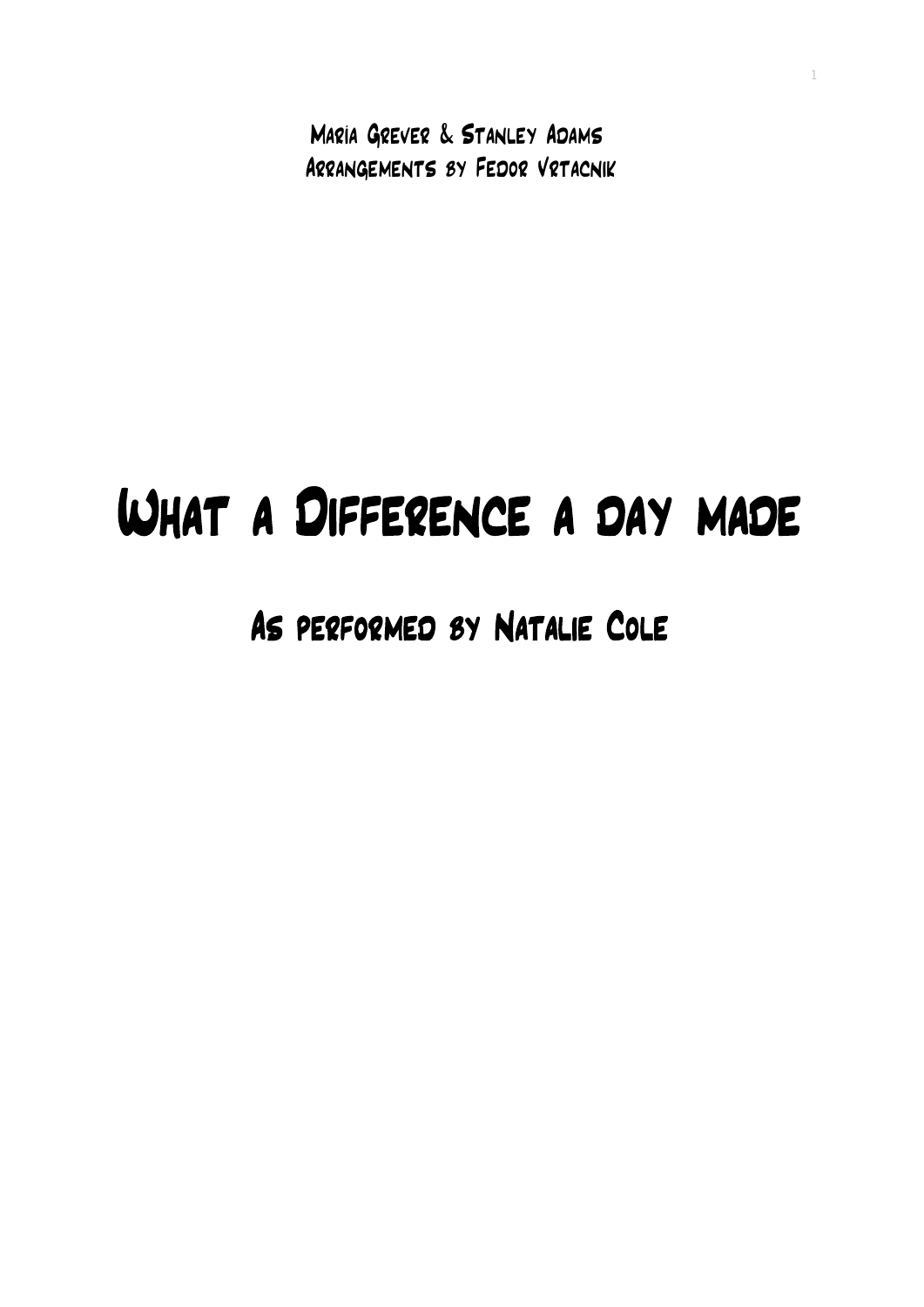## **EXLECTED SCORE A DIFFERENCE A DAY MADE Exercía de la proporció de la proporció de la proporció de la proporció**

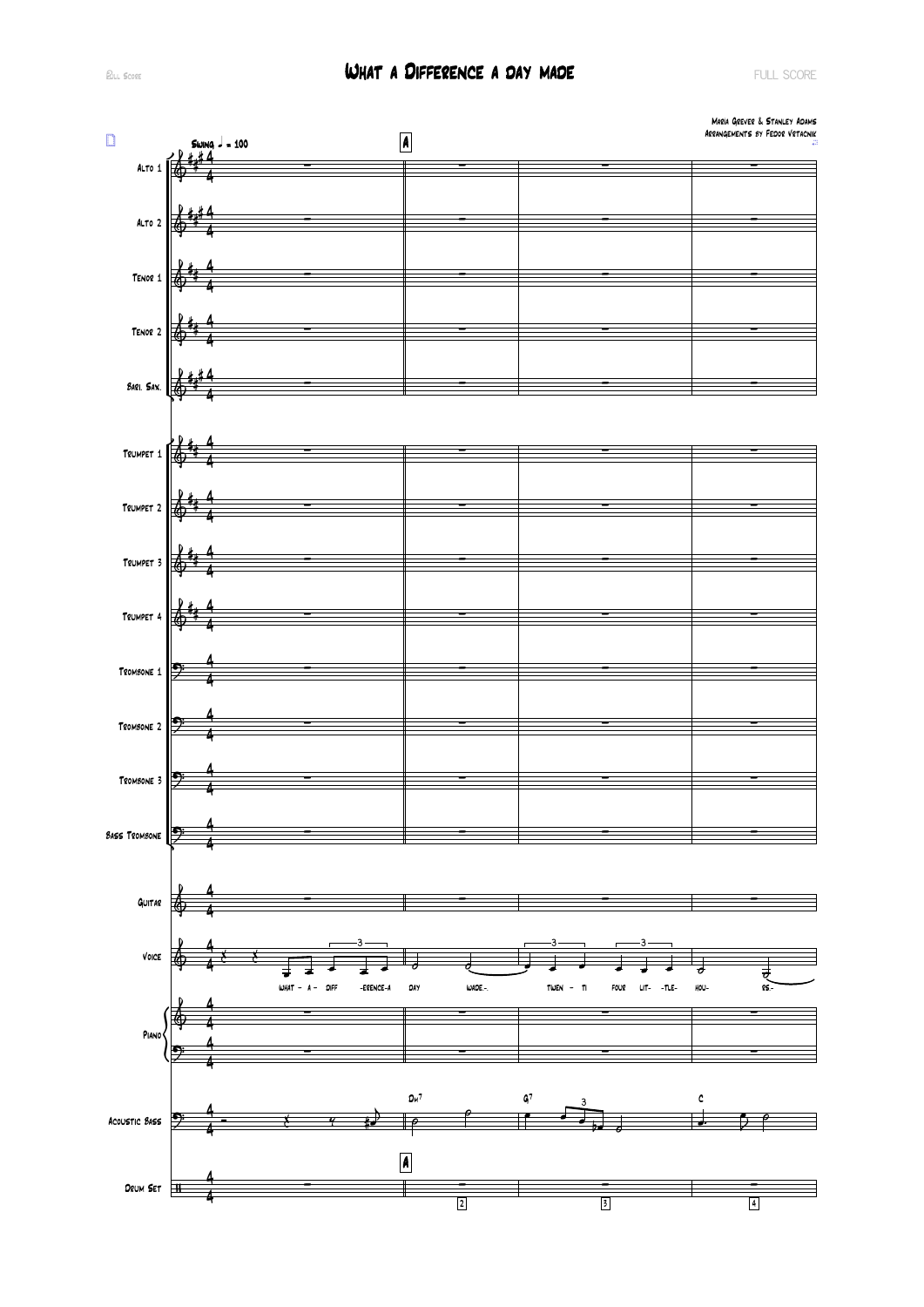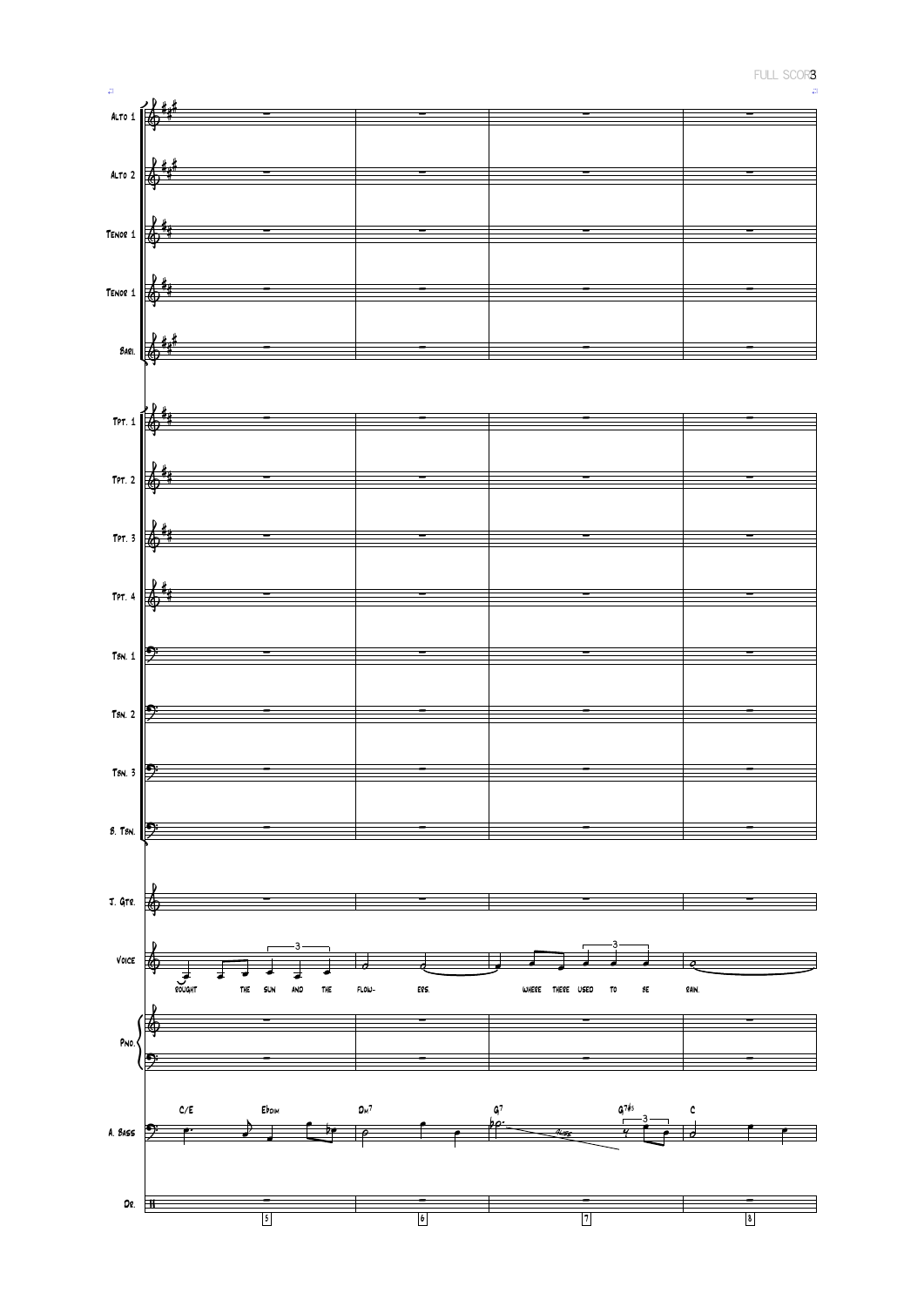